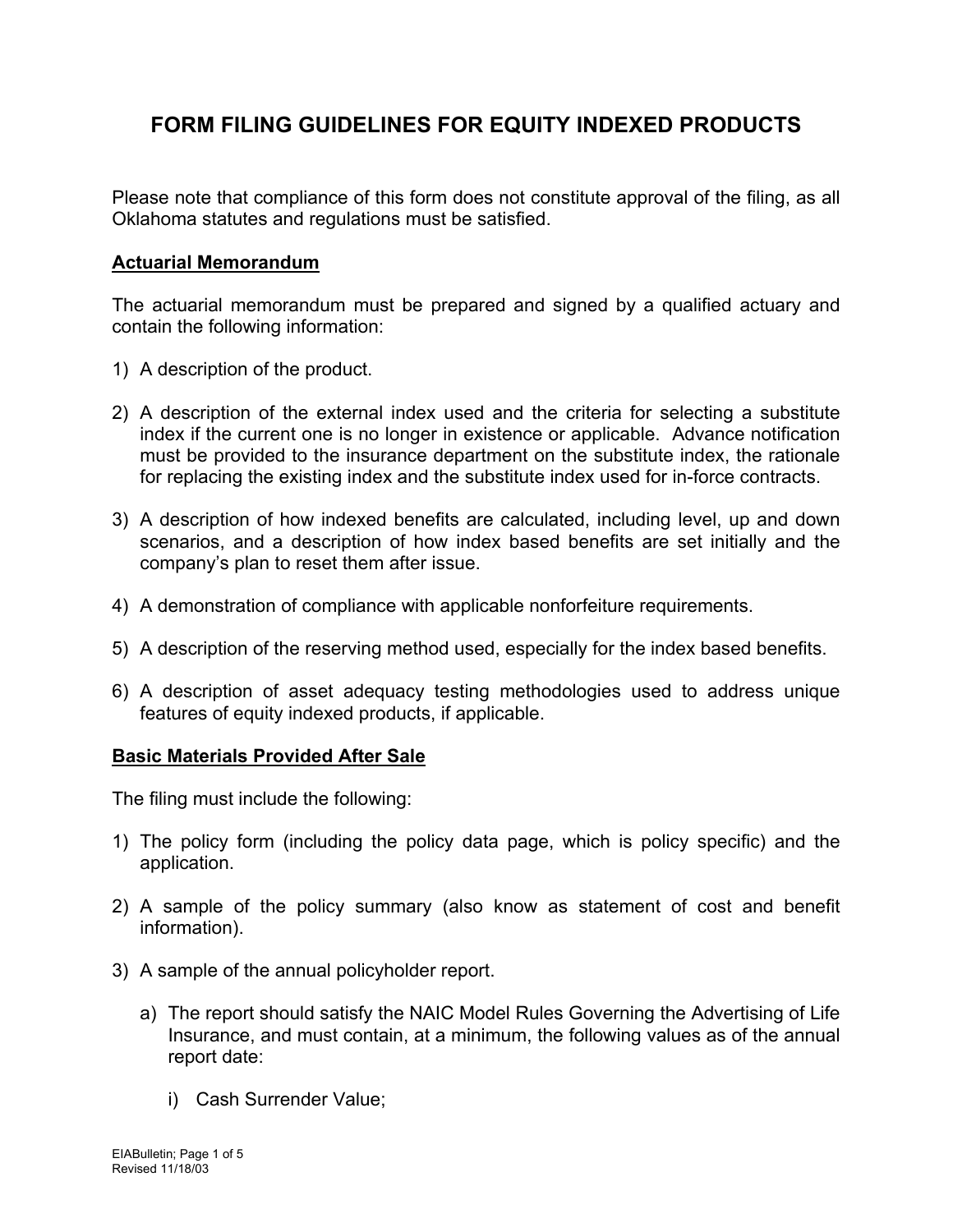- ii) Account Value;
- iii) Death Benefit;
- iv) Contributions during the year;
- v) Outstanding policy loans, if any; and
- vi) Any other item specific to the equity indexed design that affected policy values during the year.

## **Hedging Policy**

The hedging policy should include, at least, the following information:

- 1) A description of the hedging instruments, if any, the company plans to acquire to fund the obligations inherent in the contract.
- 2) The details concerning methods used to determine the amount and type of hedging instruments used, if any.
- 3) A description of the methods used to determine the extent and frequency of rebalancing the portfolio supporting the product.
- 4) A description of responsibility within the company, i.e. who determines the hedging policy, who approves it, and who has the responsibility to carry out this policy.
- 5) A description of how company handles risks associated with purchasing hedging instruments. This includes, but is not limited to:
	- a) Liquidity risk due to limited ability to hedge, close out or sell a financial risk position.
	- b) Credit risk associated with possible counterparty defaults.
	- c) Market risk due to fluctuating market values of assets and liabilities.
	- d) Pricing risk arising from infrequently set product parameters relative to the cost of options that are yet to be purchased.
	- e) Legal risk arising from legal agreements with derivative dealers.
	- f) Operations risk, due to inadequate systems and control, human error or management failure.
- 6) The details supporting any required reserve certifications regarding "reasonableness" or "consistency" of assumptions.
- 7) If the reserving method is based upon the attainment of any "hedged as required" criteria, details should be provided as to how such criteria will be met.

# **Marketing Material and Disclosure**

The filing must include any advertising materials, including any illustrations used in marketing the contract.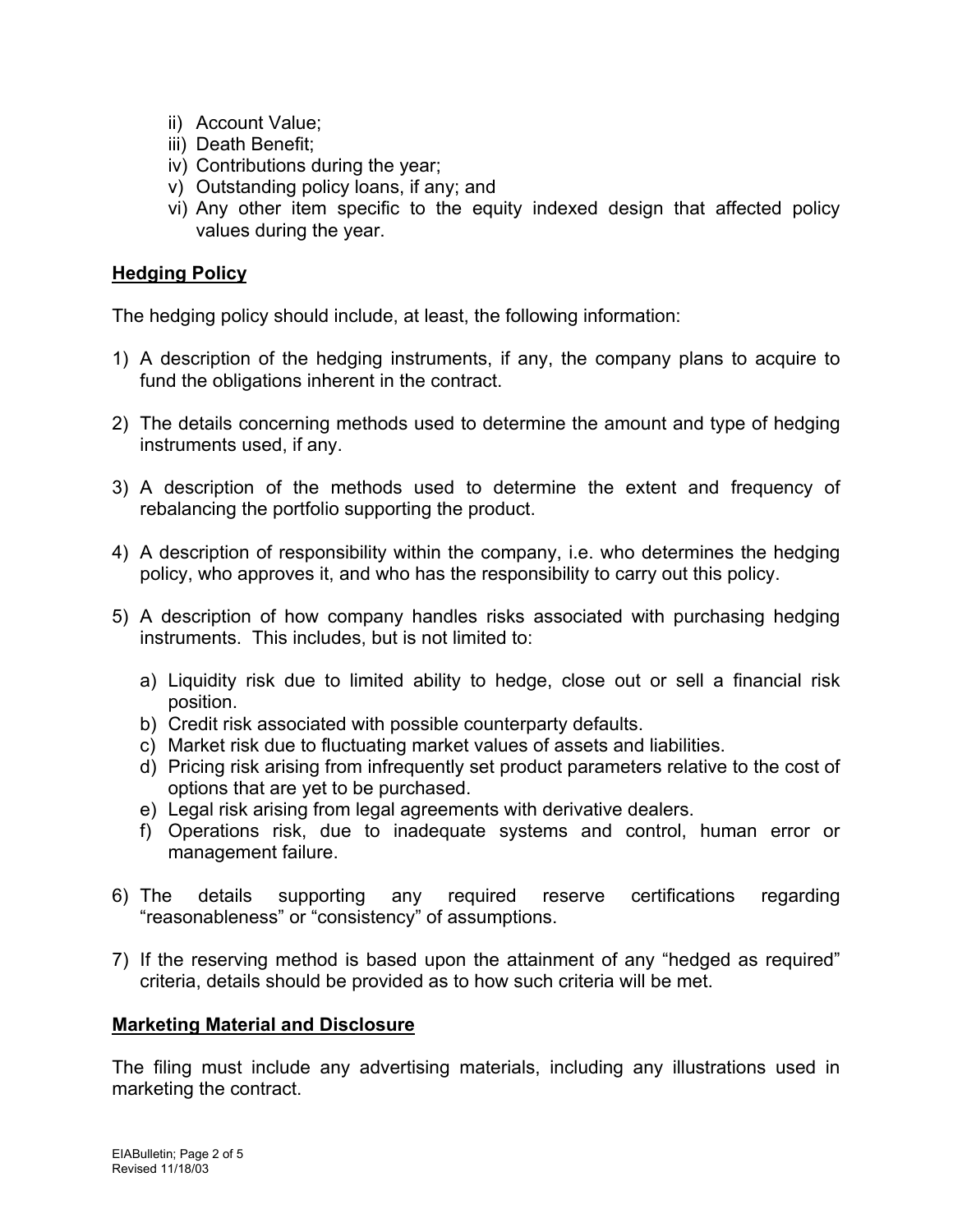- 1) Advertising material must:
	- a) Be truthful and not misleading in fact or by implication.
	- b) Be sufficiently complete and clear so as to avoid deception.
	- c) Not have the capacity or tendency to mislead or deceive.
	- d) Contain balancing language between the positive (pros) and the negative (cons) of the product by placing equal emphasis on each, in any advertising material containing language regarding non-guaranteed elements. Please note that nonguaranteed elements cannot be emphasized more than guaranteed elements.
- 2) Agents' Training Material:
	- a) Is included as advertising material pursuant to Oklahoma Regulation 365:10-3- 31(A)(iii).
- 3) Invitation to Contract Material:
	- a) Must meet the advertising requirements stated above. Any subsequent changes to these materials will need to be filed before they can be used.
- 4) Disclosure: The proposed NAIC Annuity Disclosure Model Regulation is currently under development. That document will require:
	- a) Disclosure of all fully guaranteed benefits and values and all guaranteed parameters related to the non-guaranteed equity indexed design.
	- b) Description of all guaranteed and non-guaranteed elements of the contract, their limitations, if any, and an explanation of how they operate.
	- c) That a disclosure document be given to all applicants. The document should have acknowledgment statements to be signed by the applicant and agent using wording similar to the following:
		- i) **Applicant** I have received a copy of the company disclosure material for this policy. I understand that any values shown, other than guaranteed minimum values, are not guarantees, promises, or warranties.
		- ii) **Agent** I certify that the company disclosure material has been presented to the applicant. A copy was provided to the applicant. I have not made statements which differ in any significant manner from this material. I have not made any promises or guarantees about the future value of any nonguaranteed elements.
	- d) Given the proliferation of equity indexed product design, no specific format will be required for any disclosure of total amounts of non-guaranteed elements of the product design document. In fact, the disclosure of such elements will be optional. If the company chooses to include this in the disclosure document, several requirements must be met.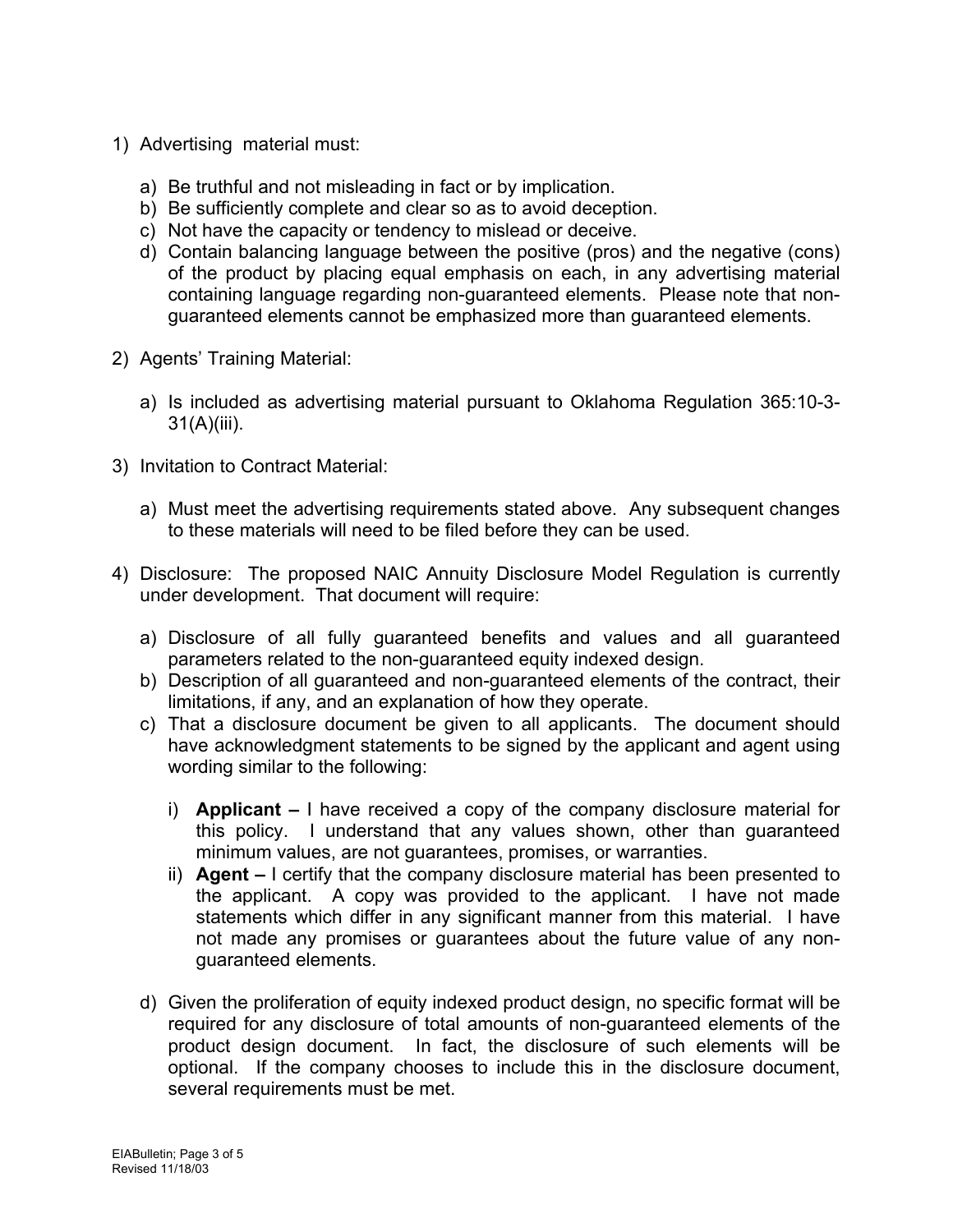- i) The disclosure must be supplemented by balancing language. This leaves flexibility with the company while ensuring that consumers have full and balanced information upon which to make a decision.
- ii) If the disclosure is generic, rather than personal, it must be clearly identified as such.
- iii) Any projection period used must be such that the implications of going beyond the initial policy term are clearly disclosed.
- e) NAIC buyer's guide to equity indexed products (Model Regulation, January 1999).

#### **Life Insurance Illustrations**

All equity indexed group and individual life policies and certificates must supply:

- 1) A statement as to whether the policy will or will not be illustrated.
- 2) If it will be illustrated, a specimen illustration must be included in the filing. We recognize that some aspects of the Illustration Model Regulation are not clearly defined with respect to equity indexed life policies.

# **Reserving**

The Academy report lists three acceptable reserving methods to be used with equity indexed products. They are loosely referred to in the Academy report as CARVM with Updated Market Values (CARVM-UMV), Market Value Reserve Method (MVRM) and the Enhanced Discounted Intrinsic Value Method (EDIM). This would include a demonstration of compliance with the conditions regarding "hedged as required," if appropriate. This essentially requires compliance with proposed Guideline ZZZ, which is currently being exposed by the NAIC.

- 1) In order to use EDIM, the appointed actuary needs to certify quarterly that it meets the following criteria (together with related questions regarding criteria).
	- a) Required equivalence of characteristics between the option contracts held and the options imbedded in the products with respect to specific contract features such as: index, averaging, features, option type, strike price, term, etc.
- 2) If the actuary chooses to use CARVM-UMV or MVRM, he must quarterly certify:
	- a) That the valuation of the hedges is done on a consistent basis between the asset and liability sides of the balance sheet; and